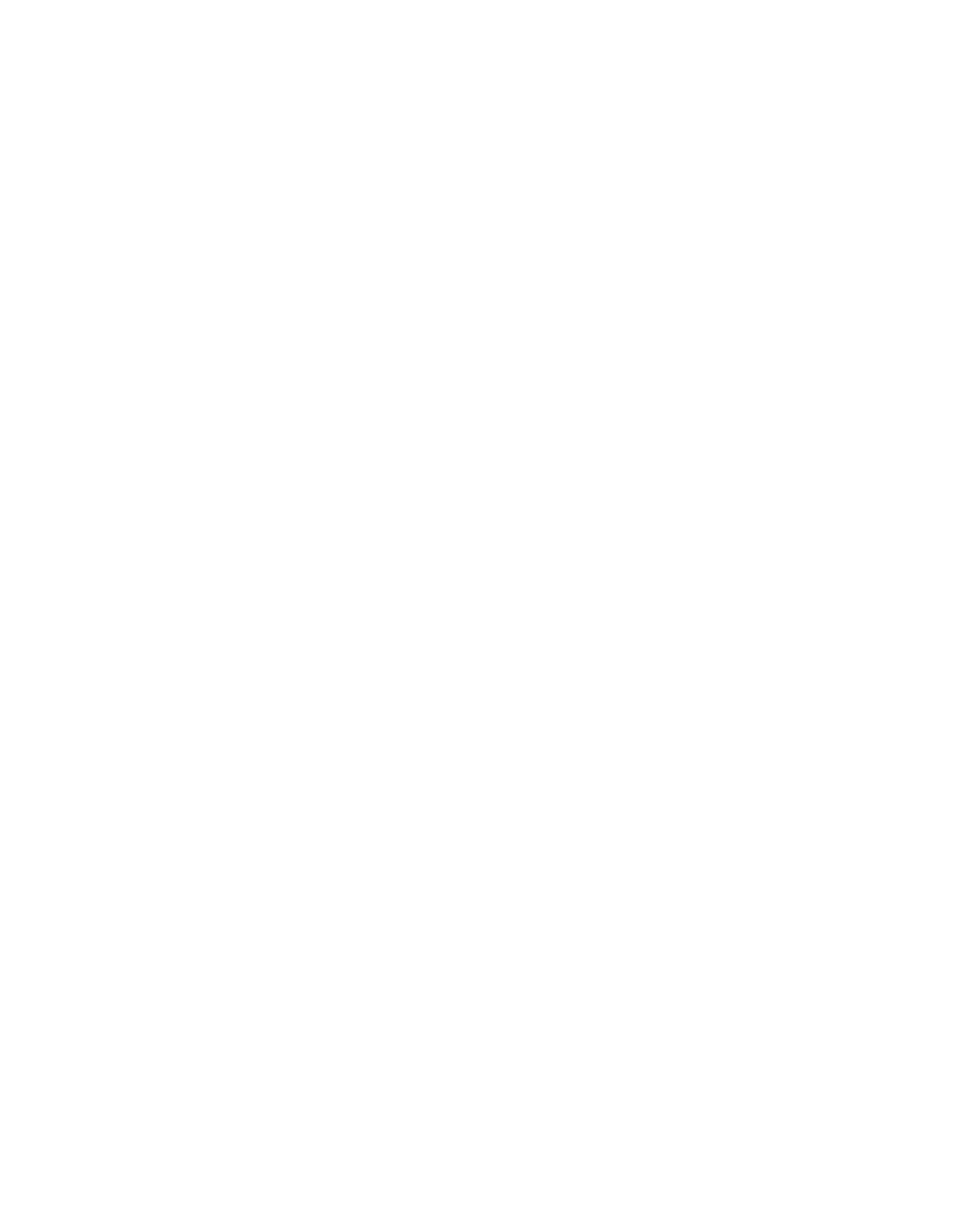## **Contents**

| LMC Instructor Estimated Hours for Curriculum-Related Activities  14 |  |
|----------------------------------------------------------------------|--|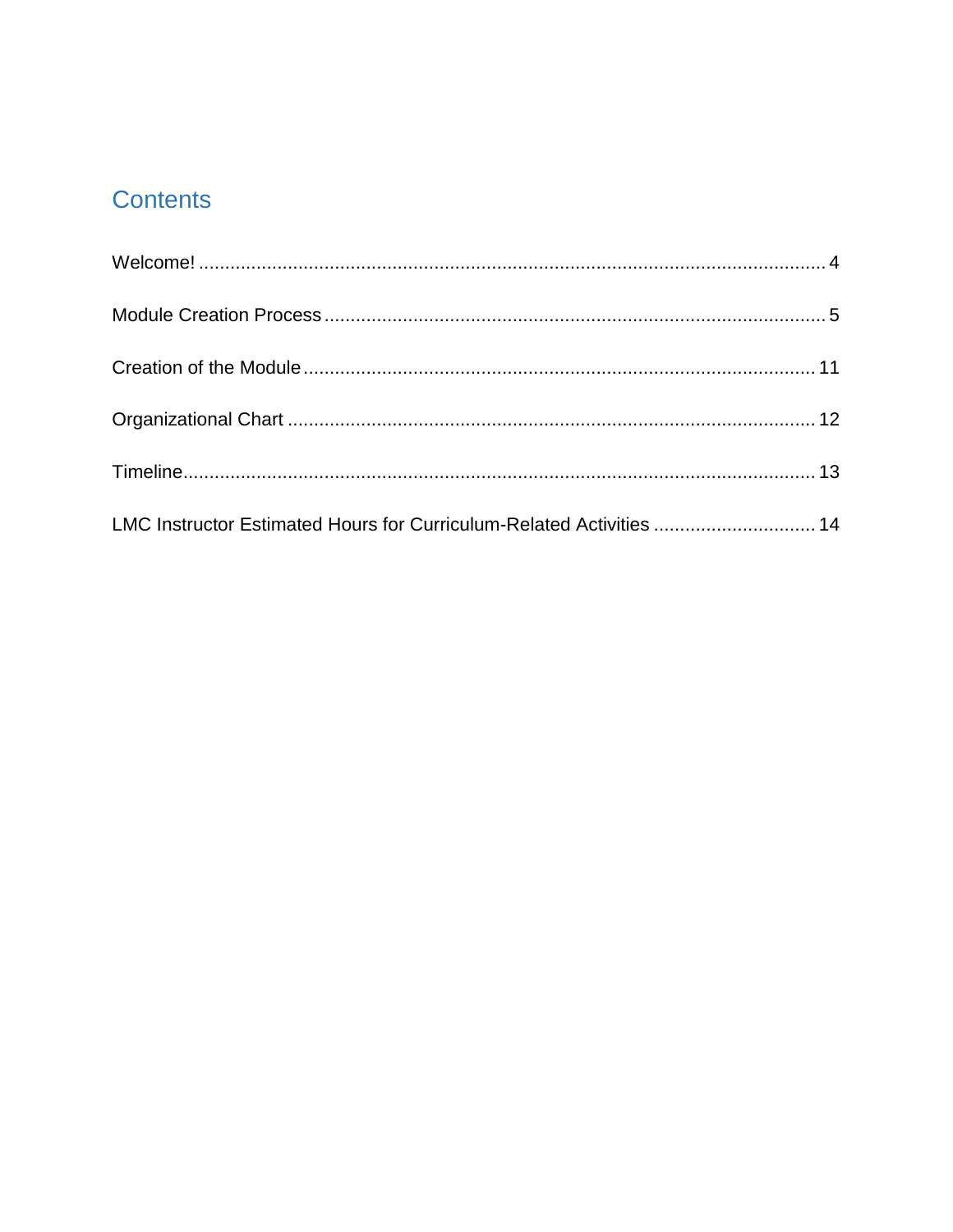## <span id="page-3-0"></span>Welcome!

Students thank you for your intense passion for creating and supporting the creation of relevant, contextualized curriculum. This is an evolving subject because the bar defining "good" contextualized curriculum rises every day. This is a living document that serves as a foundation and template for future projects and, hopefully, continues to raise the bar.

The "Module Creation Process" section is part case study and part outline explaining how an education institution can replicate the entire process and support system for creating "bar raising" contextualized curriculum. As different institutions support the creation of new modules, this section will evolve to capture their work and suggestions. The "Creation of the Module" details how to create the curriculum. As educators create more curricula, this section will evolve to capture their work and suggestions.

We are excited to see how this project evolves. There are many passionate educators who constantly strive to connect abstract academic concepts with students' lives. Perhaps more important than the creation of future modules is the community and collaboration of amazing educators. As you connect with each other, please follow your collective passions! Your students will gladly follow.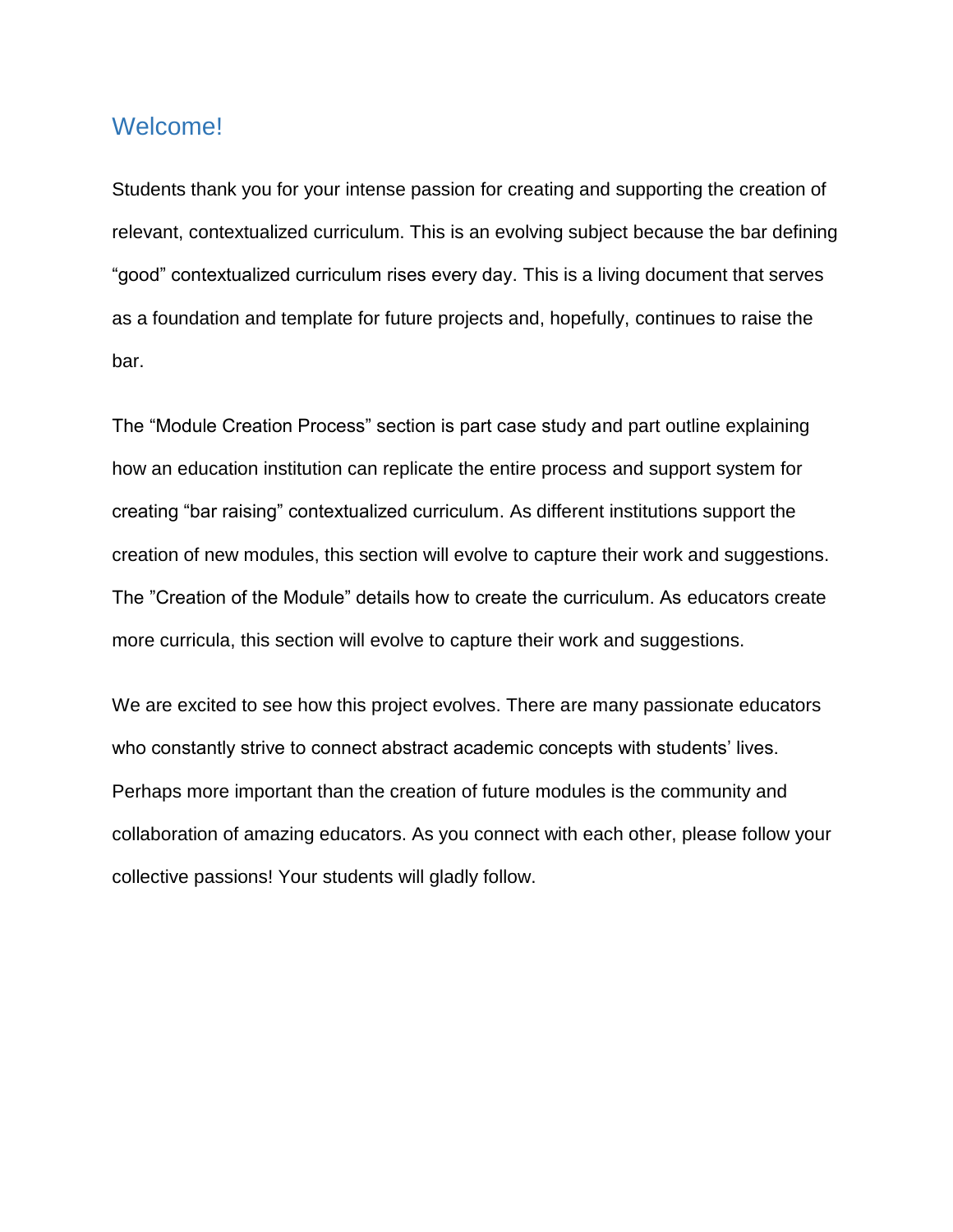## <span id="page-4-0"></span>Module Creation Process

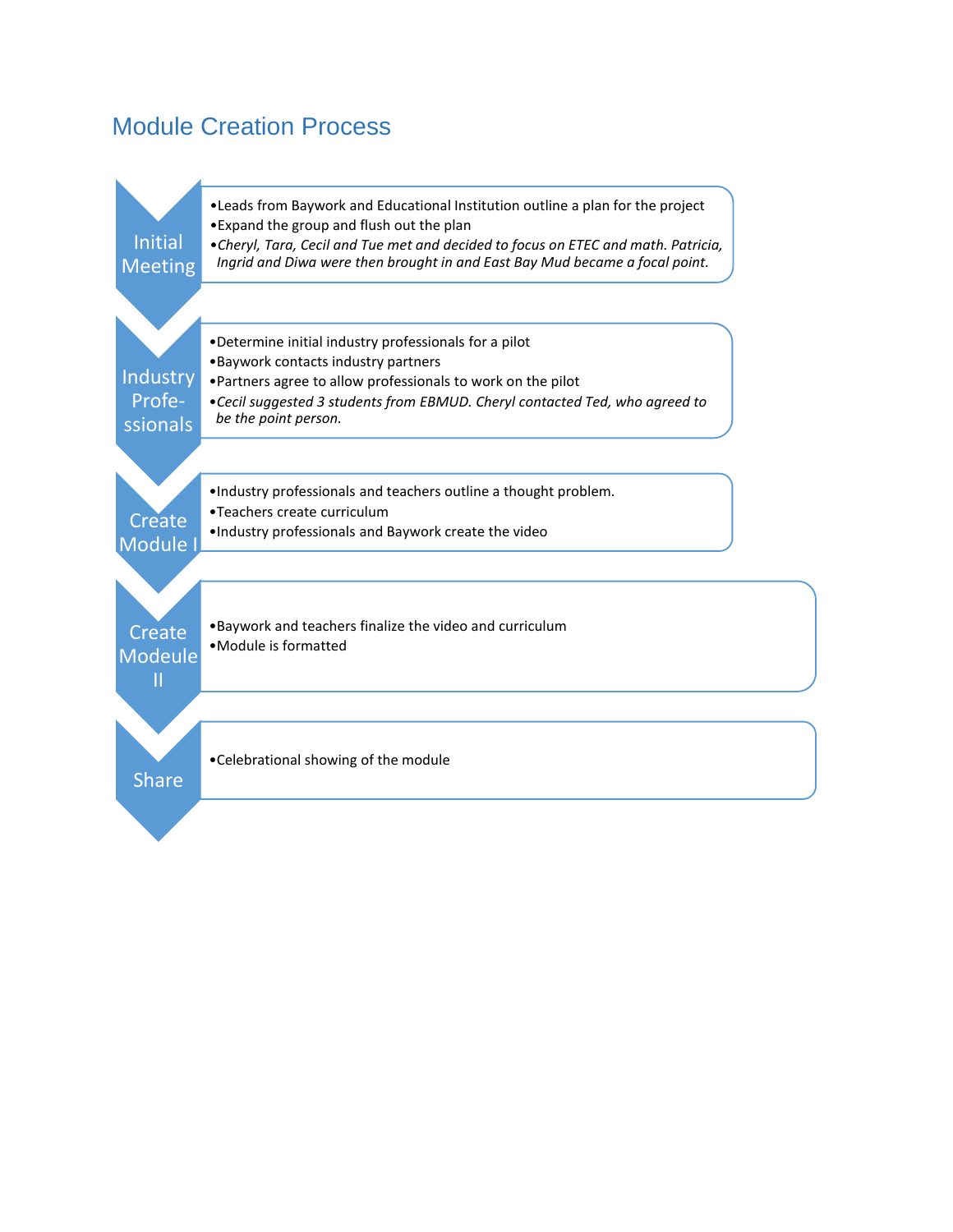#### **Initial Meeting**

The initial meeting is only with the lead teacher(s), the project funder, and the group in charge of videography. For us, it included math lead teacher, a CTE lead teacher, a manager from our college involved with CTE, and the manager involved with videography and overall coordination of the effort.

The meeting was two hours. We spent 30 minutes on introductions and visioning for what this could turn into. Then the math and CTE leads quickly created a scenario with a specific content focus. The CTE lead provided the industry and names of good industry professionals. The math lead provided the content and outline for the problem. We then determined a good date/time for the "Create Module 1" portion of the process, which was five hours and included coffee and lunch.

#### **Industry Professionals**

That same day, the CTE lead began contacting the industry professionals. Luckily, the CTE lead knew the industry professional's boss so they could participate and not lose pay for the day. Knowing we were going to videotape on-site, the CTE lead and coordinating manager began looking into permits and other requirements.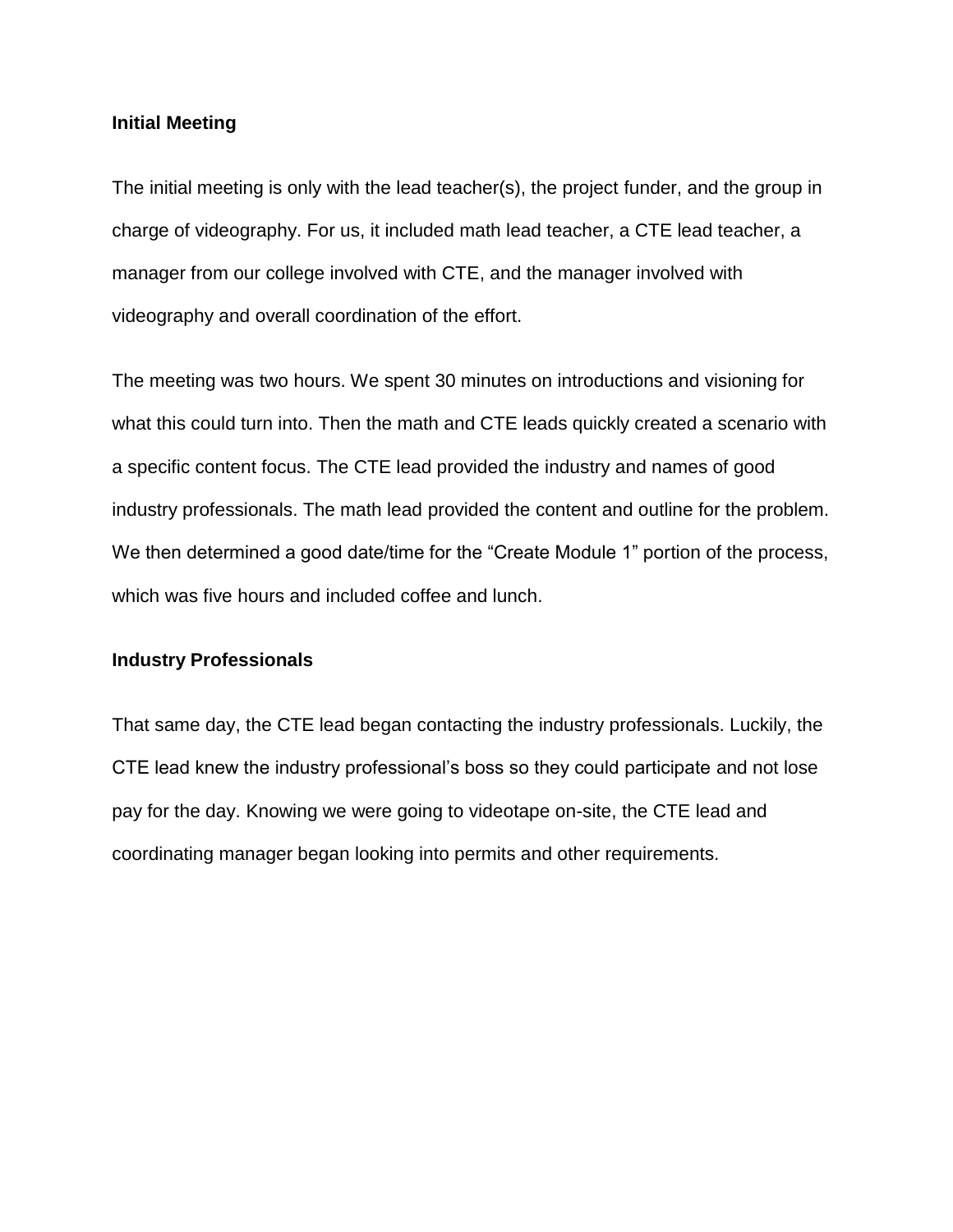#### **Create Module I**

It is important to have all stakeholders at the table for this meeting, for this is where a simple plan turns into a vision and where interest turns into passion. It is critical that the teachers who create the curriculum lead the discussion. Thus it is imperative that at least one teacher is a trained leader. It is equally important to include organizations involved with funding and videography. They, too, need to catch the vision as it evolves. Arguably, the most important group is industry professionals. Only they have the authority to determine if curriculum is relevant. They will also most likely be the actors in the short film!

The meeting should be five hours and include lunch. The first hour needs to focus on community building through ice-breaker activities and in-depth introductions. This project will last several months. Without deep connections, there won't be enough energy to see the project through when our whirlwind lives pull us away.

In preparation for the meeting, the lead teacher should already have a content focus. Ideally, they will have some knowledge of the industry and have 2-3 suggested scenarios. This "straw hut" can be blown down or reinforced after it is presented to the group. The ensuing conversation is recursive. An idea will pop up, industry professionals will agree, disagree, or make suggestions. The idea will change. During this discourse, content and the scenario solidify. Spend time on this. We didn't and then spent the next two hours creating a curriculum outline that we had to throw out because we didn't effectively communicate during the development stage. With consensus around content and the scenario, take a small break. Grab some coffee. Come back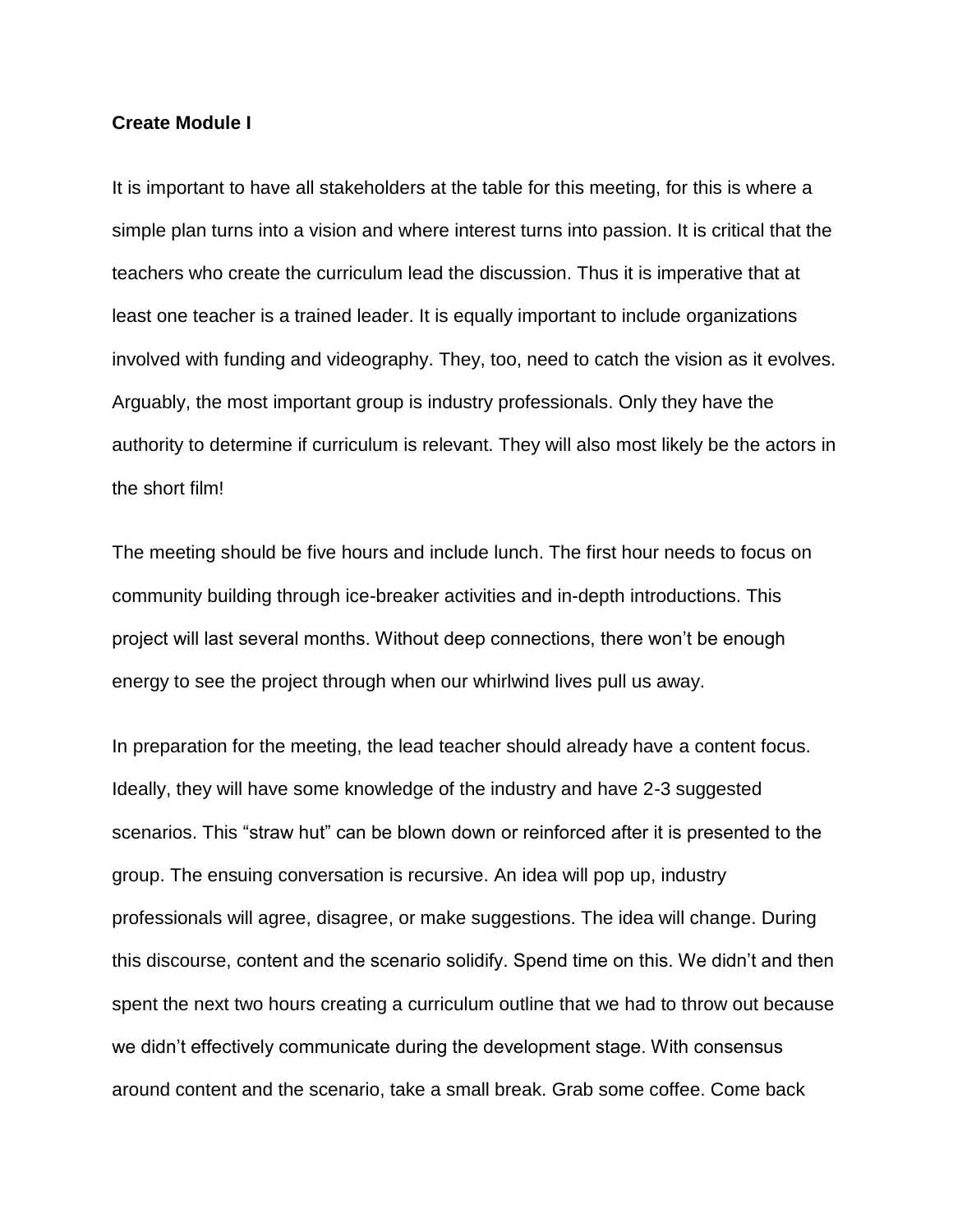and facilitate a discussion between the industry professionals and the teachers

concerning exactly what will be the content and the scenario.

At this point the gears shift. From this point forward, the goal is to create an outline for the problem. It is important that the lead teacher have good curriculum development experience for they will lead the discussion. They must simultaneously:

- Lead the creation of problem
- Weave in other standards
- Solicit participation from industry professionals (curriculum development is not their milieu but it is critical that the problem is real life)
- Begin outlining the video

The end product will most likely look like a complete mess on the whiteboard, but should make complete sense to everyone in the room. Take pictures! Record its creation! Then take a lunch break and further form community.

After lunch, rewrite the problem from beginning to end with clarity. This is the last chance to notice any red flags. For us, this was where we had to scratch our entire problem and start over! Don't be like us; spend the time initially to ensure common understanding. During this phase, the video also needs to be vetted. Create a storyboard of specific scenes. Create the stage, the language, and the tone for each scene.

To conclude the meeting, first determine next steps and deadlines:

The videographer generates a formal storyboard/script and emails it to everyone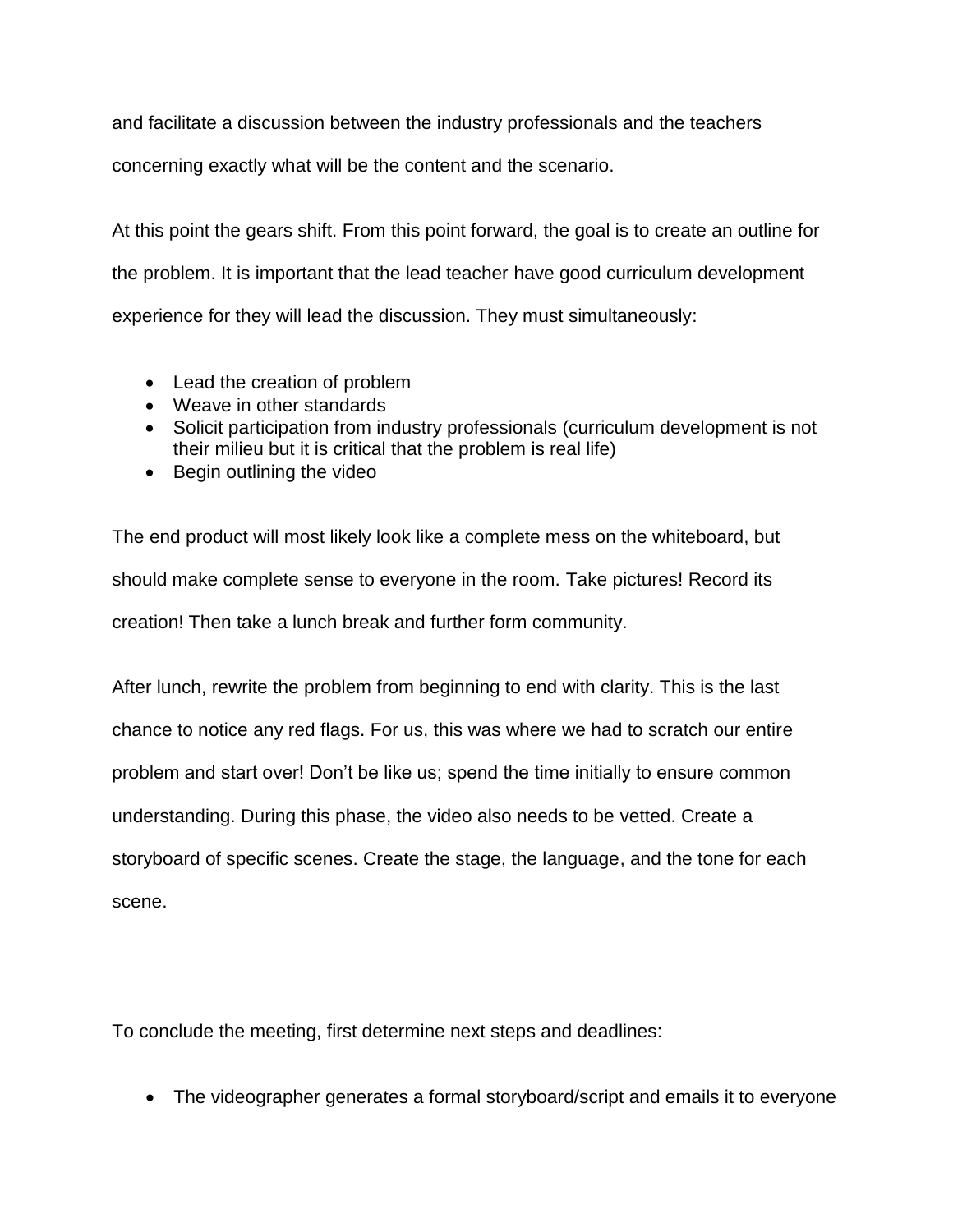- The teachers create the problem and email it to everyone
- Set a date to video the scene. Everyone should be there to celebrate and provide suggestions throughout. This builds community for later projects!
- Teachers determine which High School Standards the problem meets
- Set a date for project completion
- Set a date for unveiling and celebrating the completion of the project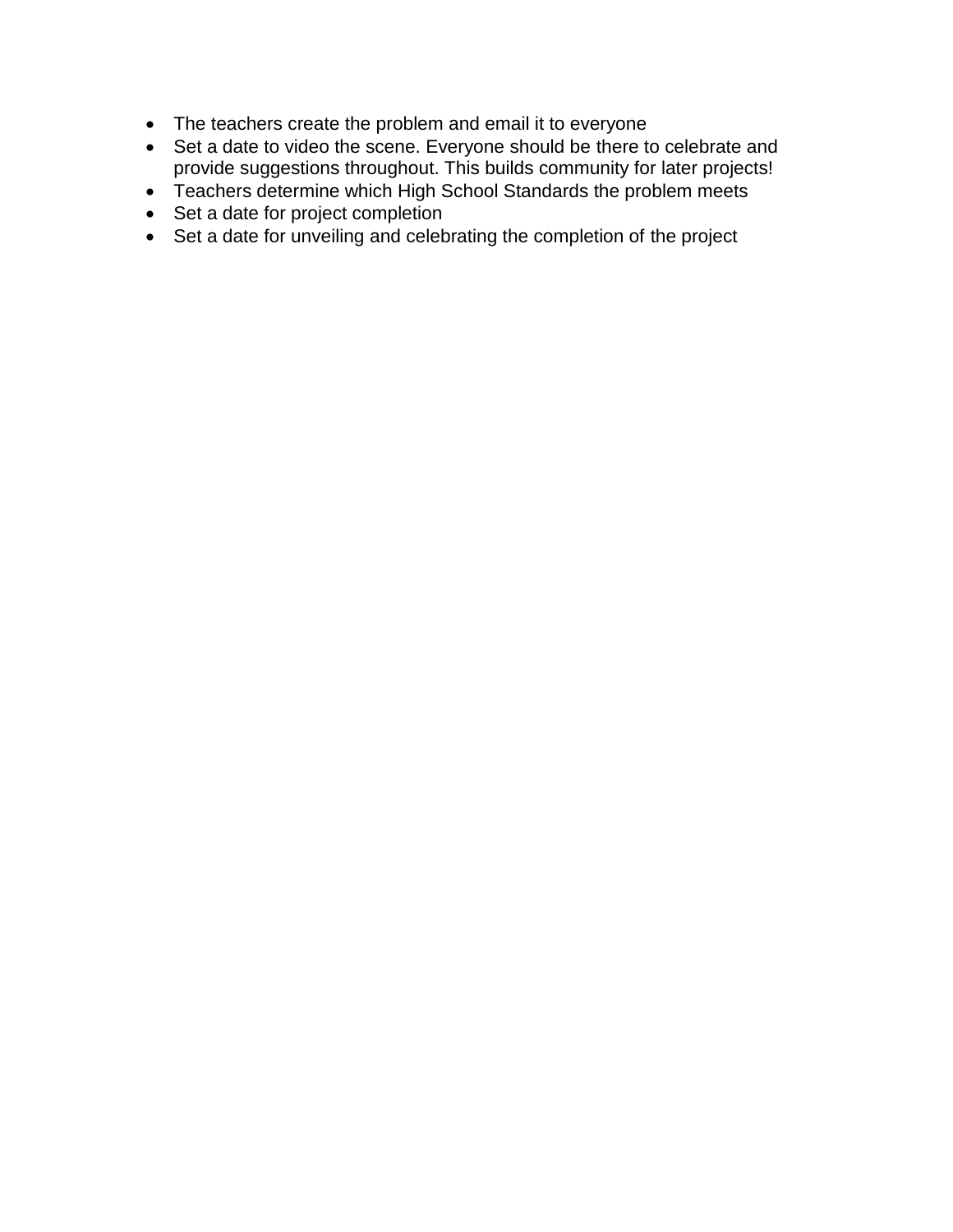## **Create Module II**

This is the beginning of the end of the process. The video is edited. The curriculum finishes being flushed out. In our process, we brought in a fellow college teacher who also taught high school, who added energy to the project

- Explained the pedagogy for the curriculum
- Wrote a warm-up and exit slip
- Created a survey for the students

The lead teacher coordinated through email and pulled all of the pieces together.

### **Share**

The coordinator of the project organized a celebratory sharing, which served to unveil

the problem, include new supporters and discuss next steps.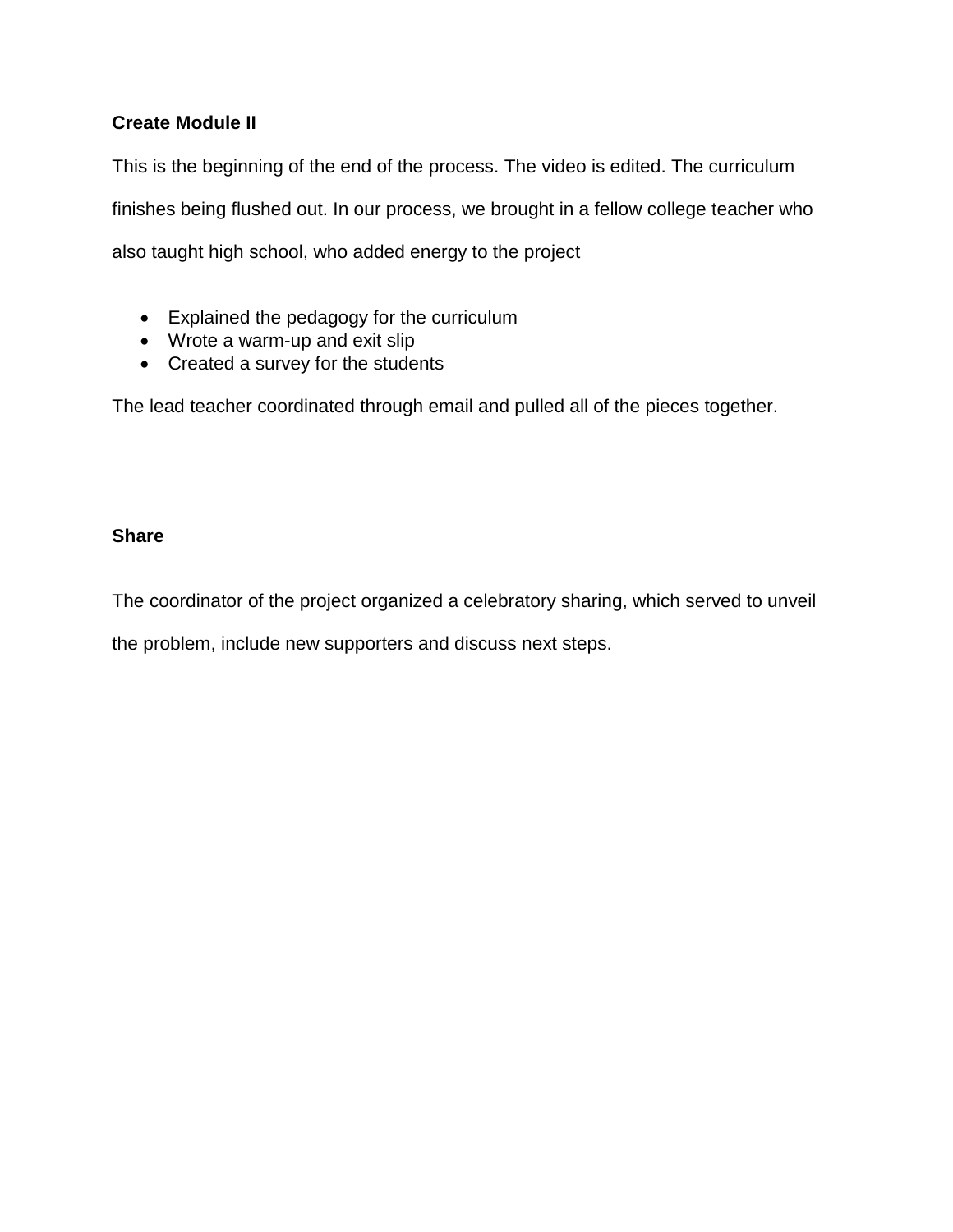## <span id="page-10-0"></span>Creation of the Module

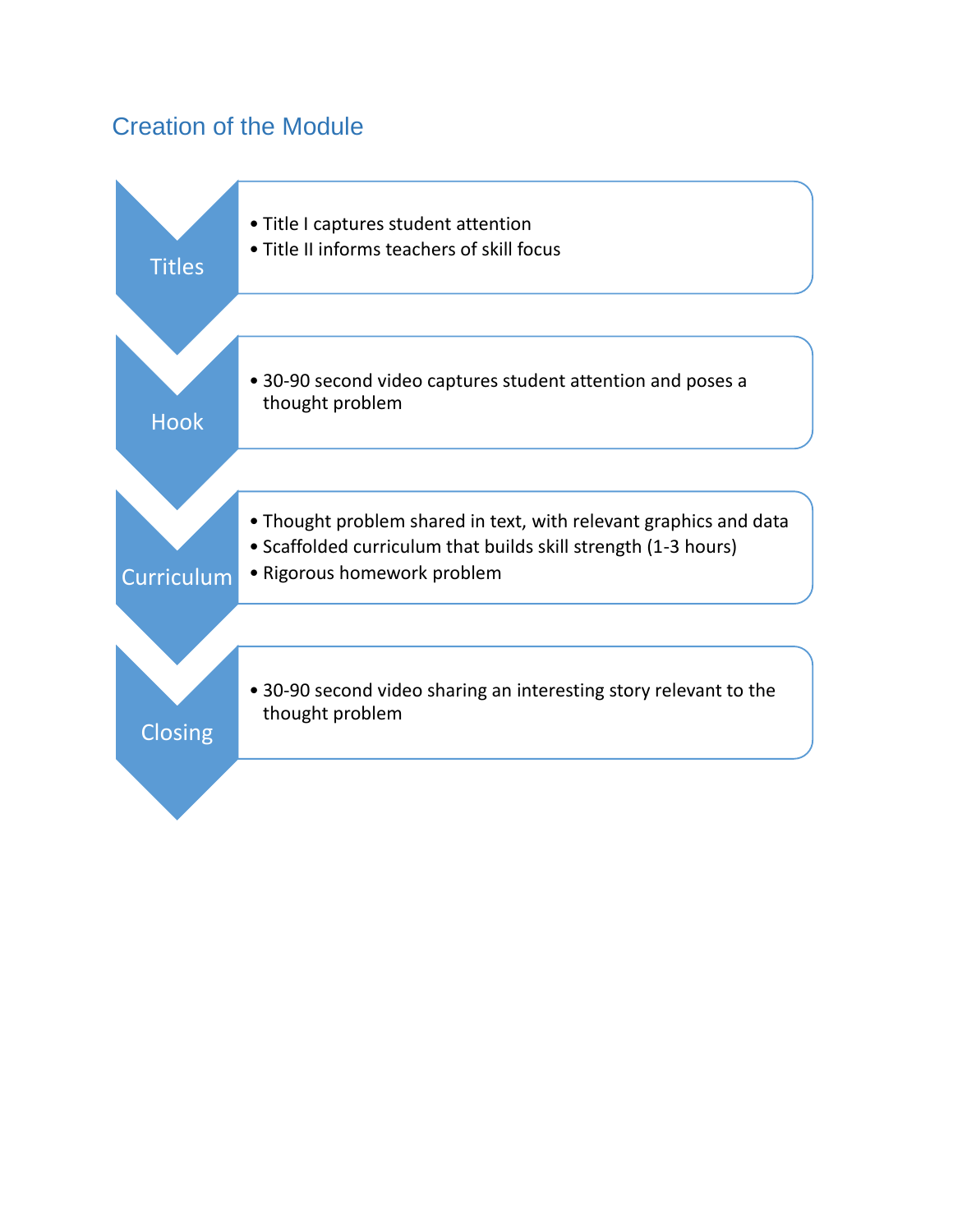# <span id="page-11-0"></span>Organizational Chart

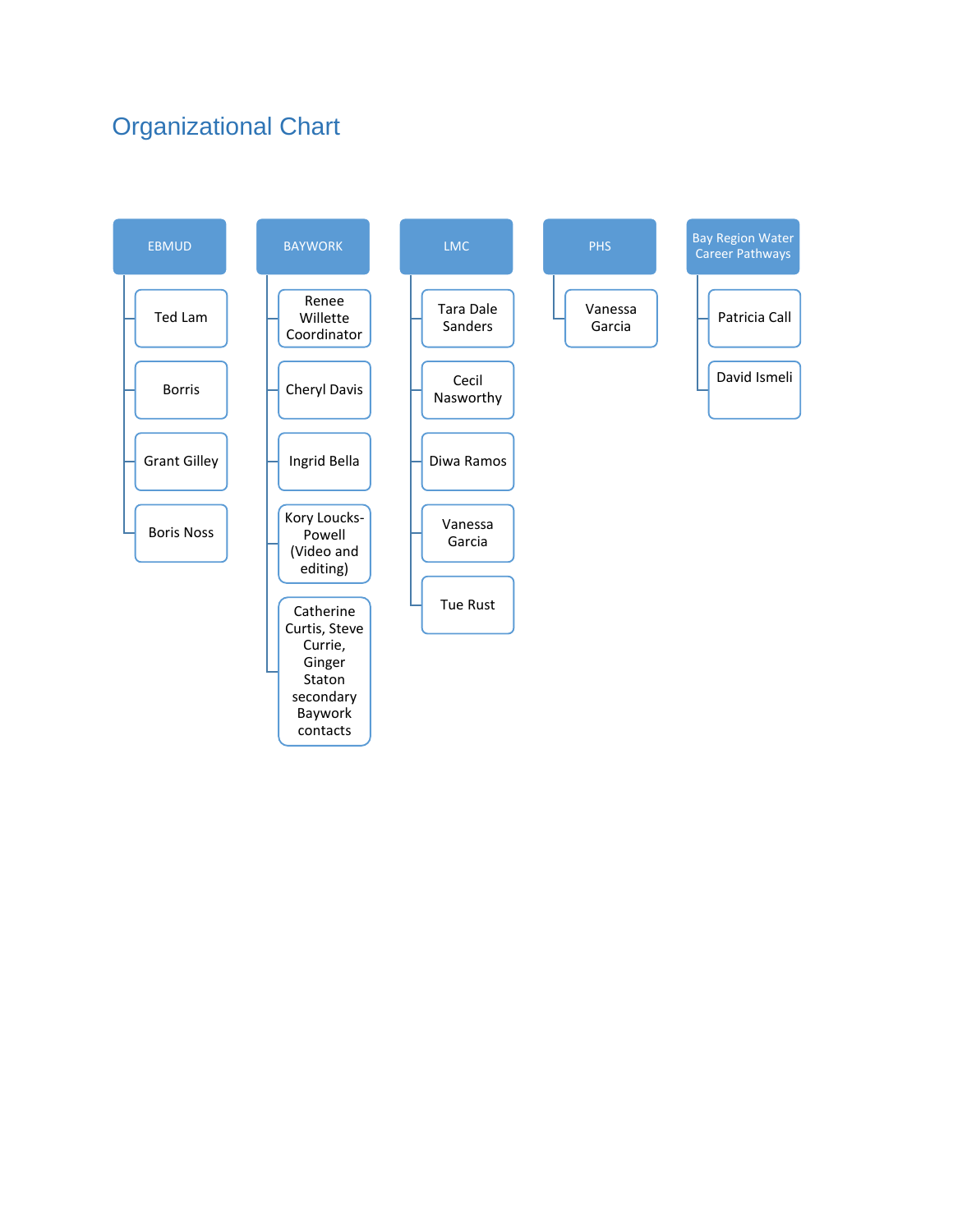# <span id="page-12-0"></span>**Timeline**

| <b>Description</b>                                                               | <b>Estimated Deadline</b> | <b>Completed</b> |
|----------------------------------------------------------------------------------|---------------------------|------------------|
| Leads from Baywork and Educational<br>Institution outline a plan for the project | November 12               | November 12      |
| Expand the group and flush out the<br>plan                                       | November 25               | November 25      |
| Determine initial industry<br>professionals for a pilot                          | November 25               | November 25      |
| Baywork contacts industry partners                                               | December 1                | November 25      |
| Partners agree to allow professionals<br>to work on the pilot                    | December 8                | November 25      |
| Industry professionals and teachers<br>outline a thought problem                 | January 30                | January 26       |
| Teachers create curriculum                                                       | March 27                  | April 6          |
| <b>Industry professionals and Baywork</b><br>create the video                    | March 27                  | April 16         |
| Baywork and teachers finalize the<br>video and curriculum                        | April 17                  | <b>May 27</b>    |
| Module is formatted                                                              | May 8                     | June 23          |
| <b>Share Out</b>                                                                 | <b>May 15</b>             | June 24          |